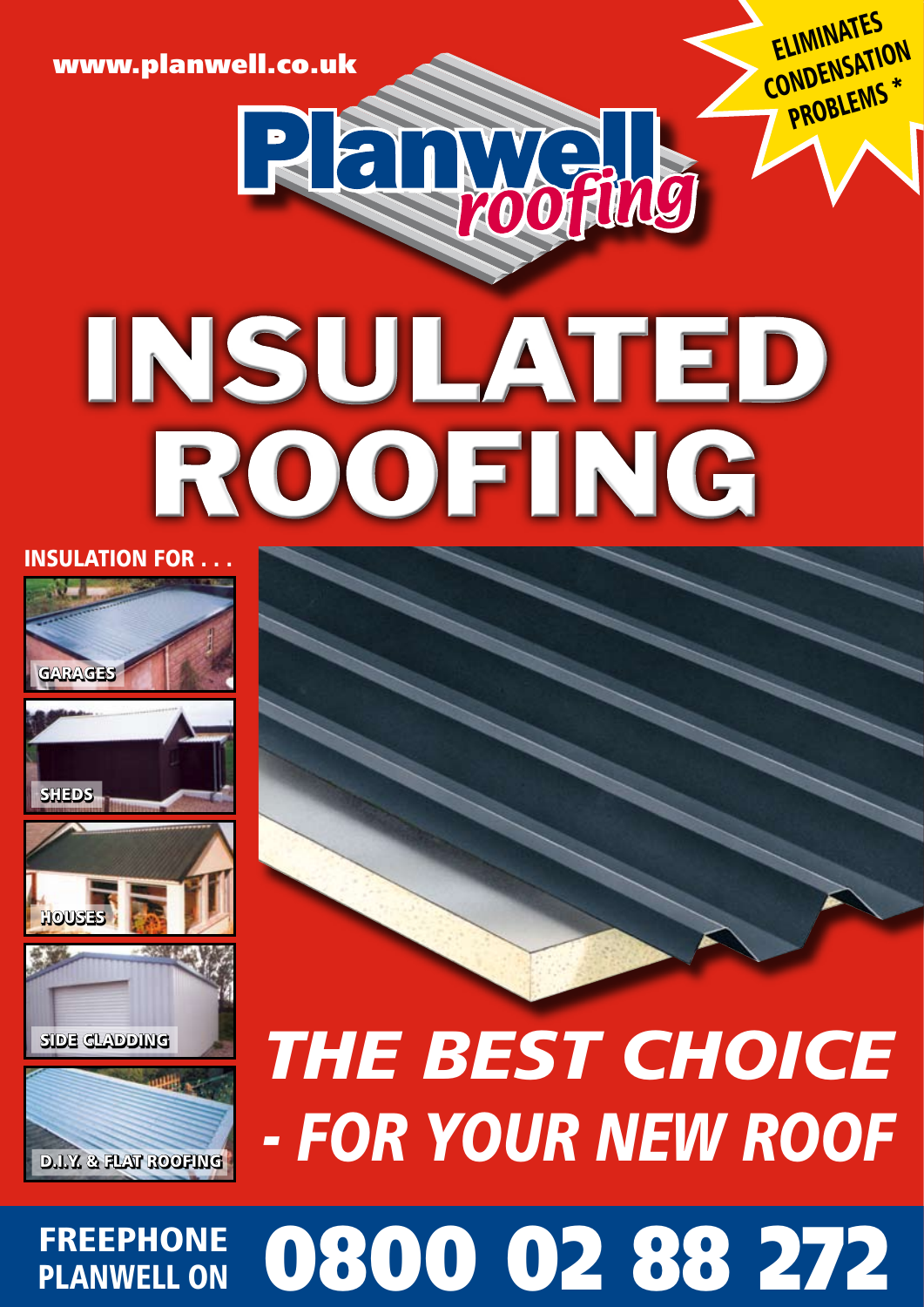### PLANWELL INSULATED *- A WARM ROOF FOR LIFE -*

Planwell's Permaroof System can incorporate insulation for any new or re-roofing works.

Installation is quick and simple and involves fitting Planwell's rigid Insulation Boarding then fitting the Permaroof sheeting on top. This creates a "warm roof" system.

Having an insulated roof fitted has numerous advantages (see opposite page). The main advantages are:-

- Avoids condensation problems\*
- Creates a warm, dry and usable room/garage
- Keeps the heat in a property (saves fuel bills / saves money)
- Reduces noise
- Adds value to your property
- Lasts a lifetime
- An insulated "warm roof" system would normally be installed on the following:-
- Garages/workshops
- Houses
- Kitchens/bathrooms
- **Bedrooms**
- **Offices**
- Any roof where avoiding condensation is essential

It is important that you purchase the correct materials for your roofing project and that you receive proper advice.

With over 25 years experience in the roofing industry, Planwell's Co-Directors, Mark and Murray Duncan, offer free proper professional advice on all roofing projects from a standard shed roof to a new domestic or industrial building.

We have a freephone, free advice helpline (Monday to Friday) and can usually provide you with an instant quotation for your roofing requirements within minutes.

Planwell also have their own transport vehicles and provide a delivery service throughout Scotland.

#### *An insulated roof - the best choice for your new roof*

#### TYPICAL DESIGN DETAILS *Over Purlin Lining*



#### INSULATION DETAILS

Board Thickness **- 40mm available from stock** *(thicker boards are available if required)*

Board Sizes **- 1.2m x 2.4m**

Appearance **- Silver foil on both sides**

Similar Products **- Kingspan Thermaliner TL60**

### Planwell's INSULATED ROOFING *- IDEAL FOR...*





\* WHEN INSTALLED AS PER MANUFACTURER'S WRITTEN INSTRUCTIONS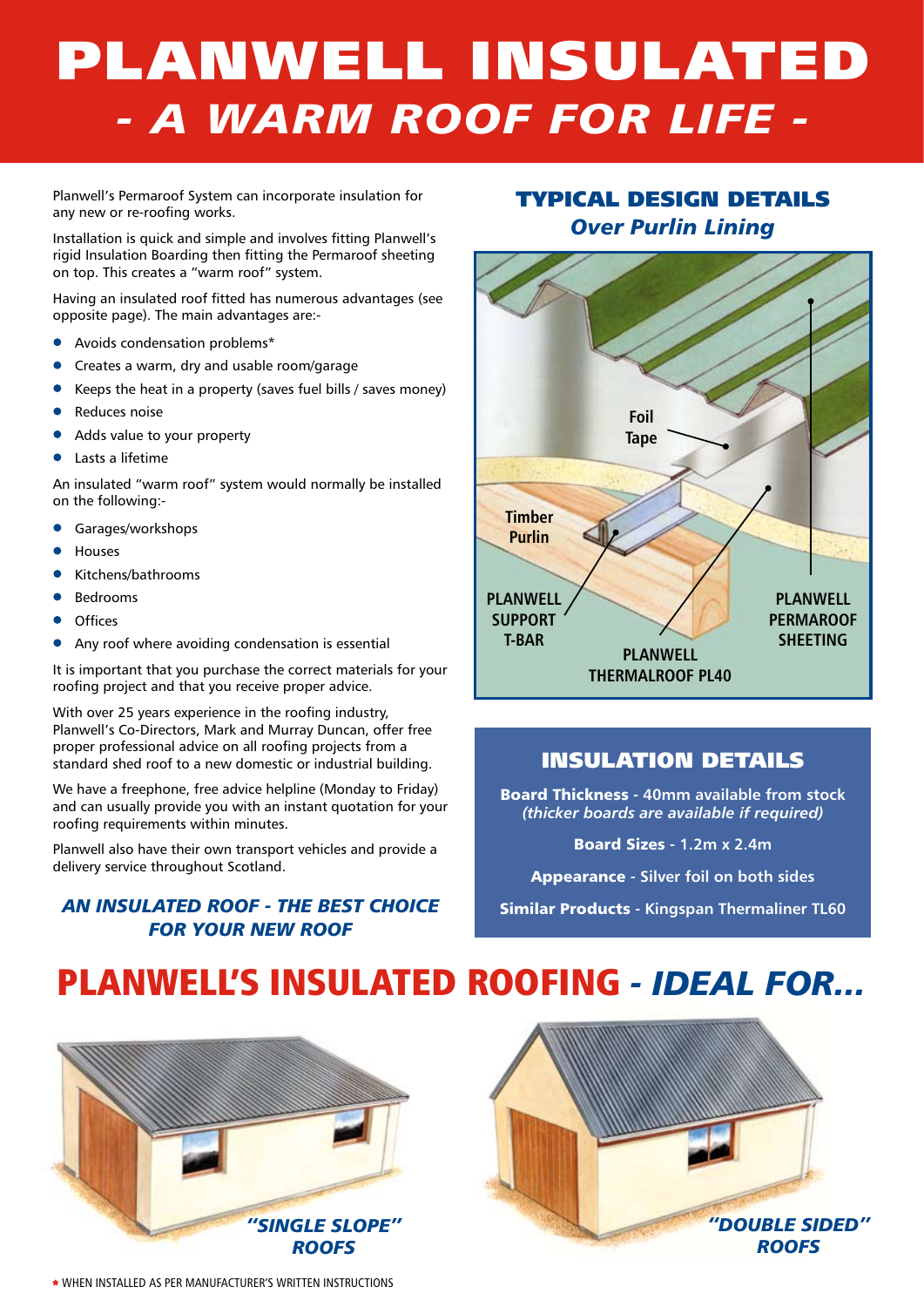





*BEFORE - LEAKING DURING - NEW ROOF BEING FITTED WITH INSULATION*

*AFTER - SEALED, WARM & DRY*

### INSULATED ROOFING *"TICKS ALL THE BOXES"*

- **7** Eliminates condensation problems\*
- **1** Creates a warm, dry and usable *room/garage*
- **1** Keeps the heat in your property
- **3** Best quality at best prices
- n *Saves fuel bills saves £££s*  $\blacklozenge$
- n *Reduces noise*  $\overline{\mathcal{U}}$
- **1** Adds value to your property
- **1** Attractive internal appearance
- n *Saves energy, good for the environment*  $\overline{\mathcal{U}}$
- **7** Ideal for new and re-roofing works
- **7** Quick and simple installation
- n *The thickness of insulation board can be increased if required*  $\overline{\mathcal{U}}$
- **1** Permaroof sheeting is available in *a wide choice of colours, and in either Polyester or Plastisol finishes*
- **1** No "minimum order" charges
- **1** Planwell unbeatable quality at *unbeatable prices, buy direct from the manufacturer*
- n *Delivered throughout Scotland*  $\sqrt{2}$

#### available in a wide choice of colours



please contact Planwell for colour sheet samples. Please note certain colours are only available in Plastisol finish, check with Planwell for further deta

### INSULATED ROOFING *- LOOK AT THE DIFFERENCE*